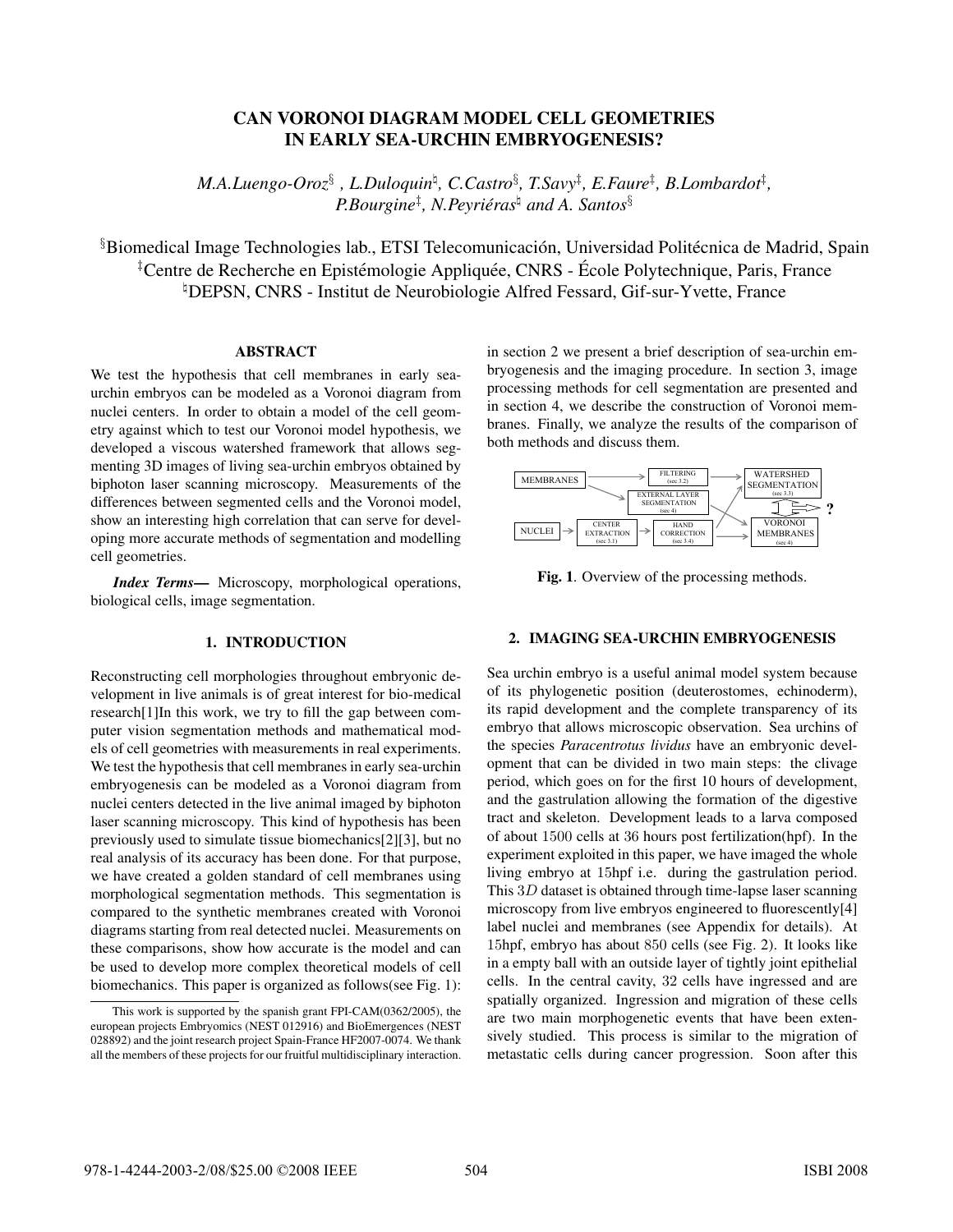cell ingression step, the digestive tract forms by invagination in the same region. The genetic networks implicated in such events begin to be well described and research in next years should fill gaps between genetic and cellular behaviors.



Fig. 2. Cross-sections of the imaged dataset(15hpf). Membranes in green and nuclei in red.

## 3. MORPHOLOGICAL CELL MEMBRANE SEGMENTATION

Segmentation is achieved through the classical marker based watershed paradigm (see algorithms parameters in Appendix): the filtered membrane image is the mask image and the nuclei image is used to obtain the marker image. Viscous flooding is used for the labeling process.

#### 3.1. Nuclei extraction

Nuclei detection is the most delicate stage in watershed based segmentation[5]. Since our objective is to segment and to build the Voronoi diagram from a perfect nuclei detection, we will hand correct the automatic detection. For this reason, we have chosen a simple morphological method that produces easily manually correctible errors: it provides no false positives and errors just coming from two merged nuclei. Nuclei image is preprocessed with a 3D median filter and smoothed with a small spherical gaussian kernel. Afterwards, a smoothed version of the corresponding membranes image is subtracted to the nuclei image in order to remark the separation between merged nuclei(a membrane is placed between two nuclei in most of the cases). Then, the extraction is achieved by means of residues of area openings (in the sense of greyscale area opening of [6] extended to 3D). Let  $\chi_h(f)$  be the threshold function for the greylevel h and let f be the input image, let  $\gamma_B^v$  be the greyscale area<br>opening for a value using a ball structuring element B: opening for a value  $v$  and a ball structuring element  $B$ ; so  $\gamma_B^v(f(x)) = \sup\{h \leq f(x)|Area(\gamma_B(\chi_h(f))) \geq v\}.$ <br>The reconstructed nuclei image N is given by the objects The reconstructed nuclei image  $N$  is given by the objects whose volume is in  $[v_1, v_2]$ . The values  $v_1, v_2$  are chosen empirically. Finally, nuclei centers are identified as regional maxima, so  $N = RegMax(\gamma_B^{v_1}(f) - \gamma_B^{v_2}(f))$ .

#### 3.2. Membrane processing

Membranes are pre-processed with a 3D median filter. Secondly, image is filtered with a 3D twister segment morphological filtering[7]. The opening by a twister segment structuring element is the supremum of several morphological opening by different rotations of a 1D segment in a nD space. Finally, for regularization purposes, image is convoluted with a 3D spherical gaussian kernel.

#### 3.3. Viscous watershed flooding

Watershed with markers was introduced by [8] and has been extensively used in cell segmentation applications. A well known drawback of watershed methodology is leakage in some poorly defined or fuzzy membrane regions, especially at low intensity levels. Recently, several solutions to the leaking problems have been proposed by introducing some constraints and regularization terms in the region growing procedure[9]. Such an interesting simple alternative consists in flooding the image with viscous liquid that can produce smoother contours and more regular shapes than the standard watershed<sup>[10]</sup>. An equivalent method to the viscous liquid flooding consists in properly modifying the original topology of the image by means of viscous closings and then performing the standard, non-viscous watershed on it. The *oil-model fluid* has been chosen for the viscous closing transformation (see Fig. 3) because the cell membrane image has well defined polygonal boundaries with high intensity level and blurred contours with low intensity. In this model temperature is associated to the intensity level  $h$ . Oil at low temperatures(dark pixels) has high viscosity and frontiers between regions are smoothed because fluid does not leak. At high altitude, with high temperature, oil is less viscous and watershed lines carefully follow relief like standard watershed lines do. The viscous closing transformation  $T(f)$ may be implemented by adding the binary closings of image f at all the intensity levels  $h > 0$  with a ball of radius  $r(h)$ ,  $T(f) = \vee_{h>0} \varphi_{r(h)}(h \cdot \chi_h(f))$  with  $\chi_h(f)(p) = 1$  for all  $p \in \chi_h(f)$  and  $\chi_h(f)(p)=0$  elsewhere. Notice  $h \cdot \chi_h(f)$ corresponds to the level set  $\chi_h(f)$  at the altitude h. The function  $r(h)$  defines the behaviour of the fluid at different levels. *oil-model* function  $r(h) = R_{max} - h * R_{step}$  performed for  $r(h) > 0$ . The choice of  $R_{max}$  is directly related to cell size (if  $r(h)$  is too big, details of cell shape are lost) and  $R_{step}$  is related to the level  $h_v = R_{max}/R_{step}$  from where viscosity effects are neglected.

#### 3.4. Segmentation method validation

We have manually validated our detection method using InsigthSNAP software[11]. The whole dataset was validated in 6 hours by an expert eye.The analyzed dataset has 827 nuclei. Our method has correctly identified 613 nuclei (74%). In 52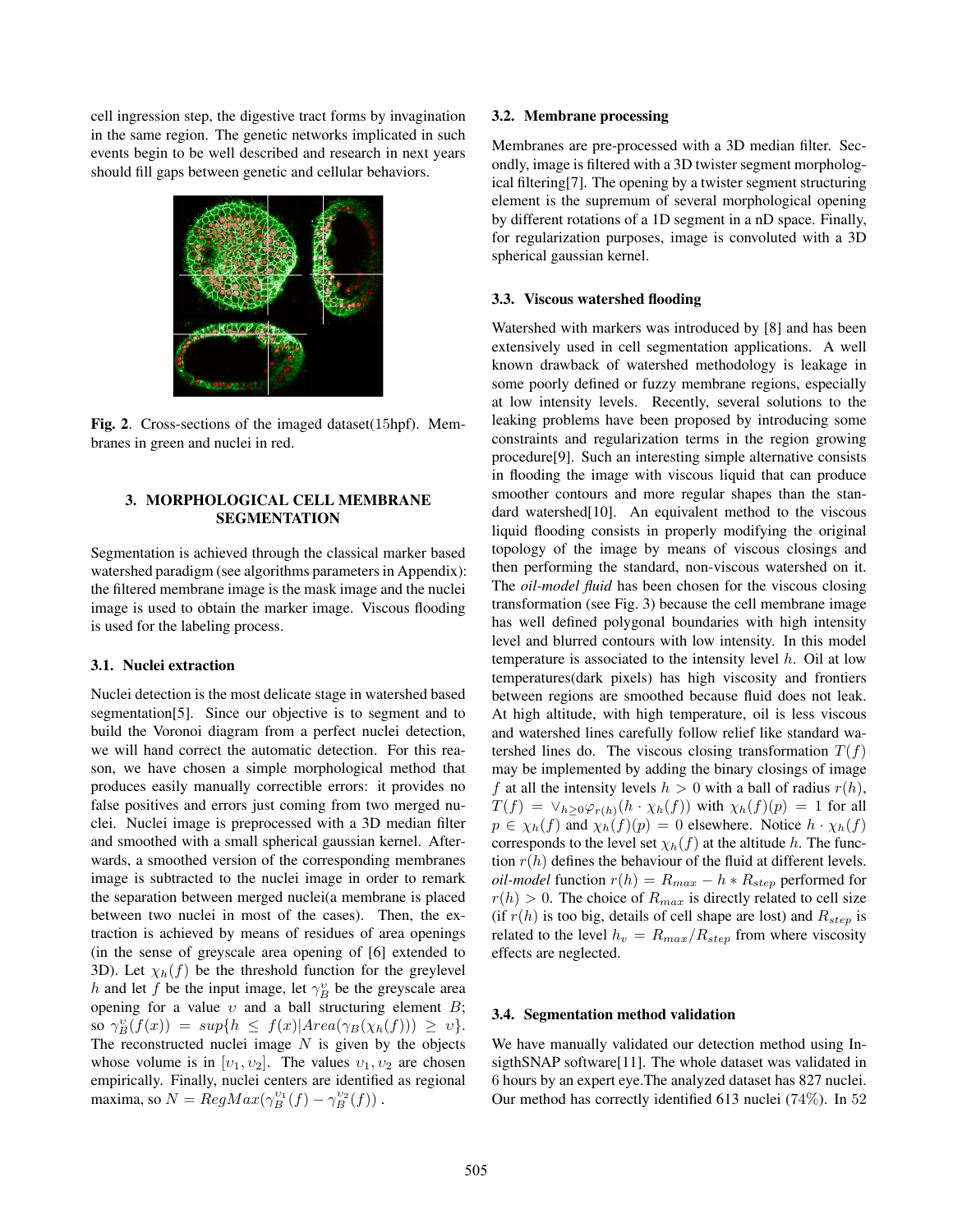

Fig. 3. (a) Membranes image; (b) Viscous closing of (a); (c) Comparison of standard (red) and viscous (green) watershed.

cases, the algorithm has identified one nuclei when they were actually two merged (<sup>104</sup> nuclei, <sup>12</sup>.5%). The remaining <sup>110</sup> nuclei $(13.5\%)$  have been manually added, providing the nuclei model that is used in further stages of segmentation and Voronoi reconstruction. Membranes segmentation has been evaluated by visual inspection, assigning whether good or bad segmentation was done. The percentage of good segmented cells decreases with depth, as signal looses quality. Because of that we have evaluated the segmentation at <sup>10</sup>, <sup>20</sup>, <sup>40</sup> and  $60 \mu m$  from the top of the embryo (total embryo diameter is about  $75\mu$ m). Respectively  $78\%$ ,  $65\%$ ,  $43\%$  and  $45\%$  of cells were well segmented.

# 4. SYNTHETIC MEMBRANES RECONSTRUCTION WITH VORONOI DIAGRAM

In order to reconstruct the synthetic membranes, we built the Voronoi diagram (see Fig. 4) from the manually-corrected nuclei E extracted in Section 3.4 and bounded it to the external embryo layer  $T$ . This layer defines the region where cell membranes are confined and it is extracted by taking the morphological gradient of the threshold of the original membrane image. The value of the threshold function was found manually and the result was regularized with a spherical closing. The Voronoi diagram[12] of a set  $E = \bigcup e_i$  of seeds in a space T provided with the Euclidean metric is the union of boundaries of the Voronoi regions associated to each particle  $e_i$ . Each Voronoi region,  $VR(e_i)$ , is composed by the points of T which are not closer to other point  $e_i$  than to  $e_i$  (in morphological terms Skeleton of Influence Zones).

#### 5. RESULTS

The similarity between segmented cell membranes and the modeled Voronoi membranes has been quantitatively assessed in 100 manually selected cells, comparing the correctly segmented membranes with the Voronoi regions associated to their nuclei center. Our similarity metric  $\Phi$  is given by the value  $\Phi(\text{seg}, \text{vor}) = \frac{\mu}{\phi}(\text{seg} \cap \text{vor})/\frac{\mu}{\phi}(\text{seg})$ , which represents the percentage of the segmented cell which is covered by its corresponding Voronoi region. Results are shown in Fig. 5, the mean value is <sup>0</sup>.71, the median <sup>0</sup>.<sup>73</sup> and standard deviation <sup>0</sup>.24. There are the same number of nuclei centers and



Fig. 4. (a) Segmented data and (b) Voronoi regions superimposed to the original membranes image.

the total volume is the same for segmented data and Voronoi regions. Notice that these statistics are biased from real data because of non absolutely perfect segmentations.



Fig. 5. Measurements on similarity  $\Phi$  between cell segmentation and its corresponding associated Voronoi model. Left: number of cells with higher similarity  $\Phi$  than a given value  $\phi$ . Right: histogram of number of cells with similarity values  $\Phi \in [\phi - 0.05, \phi + 0.05], \phi = \{0.05, 0.15, 0.25, \ldots\}.$ 

## 6. DISCUSSION AND CONCLUSIONS

This work has several implications that can serve both image processing and biological modelling. We have designed and validated a semi-automatic watershed based methodology that allowed us to segment cell membranes in 3D image data sets from live early sea urchin embryos. This methodology has been used to obtain a representation of cell geometries that has been compared with the Voronoi model of cell membranes. The high correlation showed in this comparison justifies the use of Voronoi model in literature[2][3] and its potential value for image segmentation. Using Voronoi membranes can be interesting in order to design a synthetic embryo, particularly when low signal to noise ratio produces poorly defined membranes and causes failure in traditional segmentation paradigms. In addition, substituting the Euclidean metric used in the Voronoi construction by another metric dependent on the image contents[13] could serve as a basis for a refined model. Finally, the Voronoi presented here could serve as a precise starting point for segmentation methods such as snakes. Qualitative biological observations allow us to formulate the new hypothesis that similarity between Voronoi